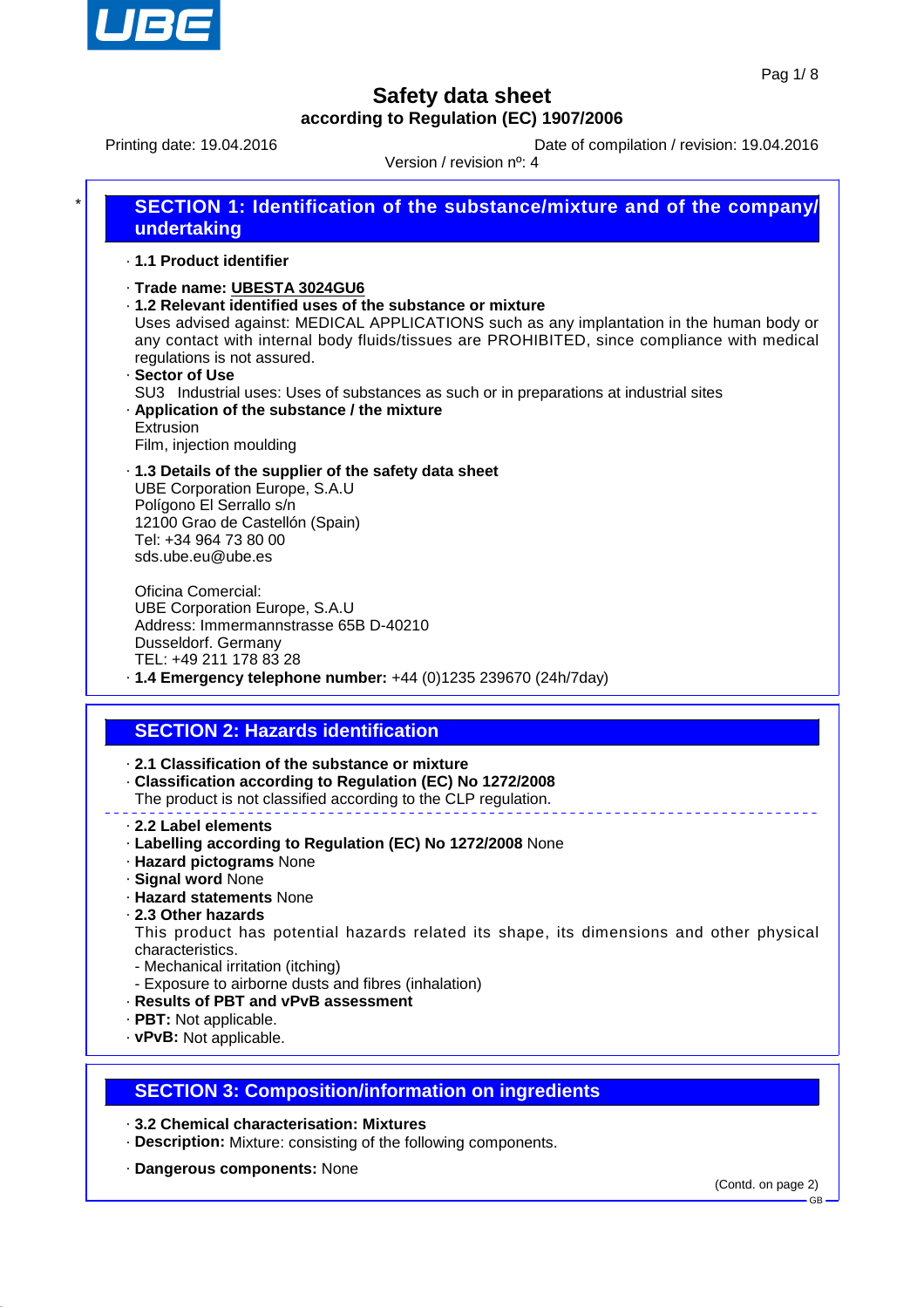

Printing date: 19.04.2016 **Date of compilation / revision: 19.04.2016** 

Version / revision nº: 4

**Trade name: UBESTA 3024GU6**

| · Non dangerous components                   |                      |         |  |  |
|----------------------------------------------|----------------------|---------|--|--|
| $\overline{CAS}$ : 24937-16-4   Polyamide 12 |                      | $>67\%$ |  |  |
| CAS: 65997-17-3<br>EINECS: 266-046-0         | <b>Fibrous Glass</b> | <32%    |  |  |
|                                              | <b>Others</b>        | 1%>     |  |  |

### **SECTION 4: First aid measures**

| 4.1 Description of first aid measures<br>General information: |  |  |
|---------------------------------------------------------------|--|--|
|                                                               |  |  |
| Take affected persons out into the fresh air.                 |  |  |
| Seek medical treatment.                                       |  |  |
|                                                               |  |  |

#### · **After inhalation:**

If exposed to vapors from heating and molding material , remove to fresh air .

If symptoms, coughing and discomfort in nose and throat remain, get medical attention.

· **After skin contact:**

Immediately wash with water and soap and rinse thoroughly.

If redness, itching or burning sensation develops, get medical attention.

After contact with the molten product, cool rapidly with cold water.

Do not pull solidified product off the skin.

Seek medical treatment.

· **After eye contact:**

Inmediately flush exposed area with copious amounts of tepid water for at least 15 minutes If redness, itching or burning sensation develops, do not rub eyes and immediately get medical attention.

· **After swallowing:**

Rinse out mouth and then drink plenty of water.

Do not induce vomiting; call for medical help immediately.

· **4.2 Most important symptoms and effects, both acute and delayed** At molding state, expected to cause burns to skin.

Irreversible dermatitis will occur if you do not wash affected skin immediately and thoroughly.

· **4.3 Indication of any immediate medical attention and special treatment needed**

Treatment: Treat according to symptoms (decontamination, vital functions), no known specific antidote.

### **SECTION 5: Firefighting measures**

- · **5.1 Extinguishing media**
- · **Suitable extinguishing agents: Water** Fire-extinguishing powder Carbon dioxide

Use fire extinguishing methods suitable to surrounding conditions.

· **For safety reasons unsuitable extinguishing agents:** Not known

· **5.2 Special hazards arising from the substance or mixture** In case of fire, the following can be released: Carbon monoxide (CO) Carbon Dioxide (CO2) Under certain fire conditions, traces of other toxic gases cannot be excluded, e.g.: Hydrogen cyanide (HCN)

(Contd. on page 3)

GB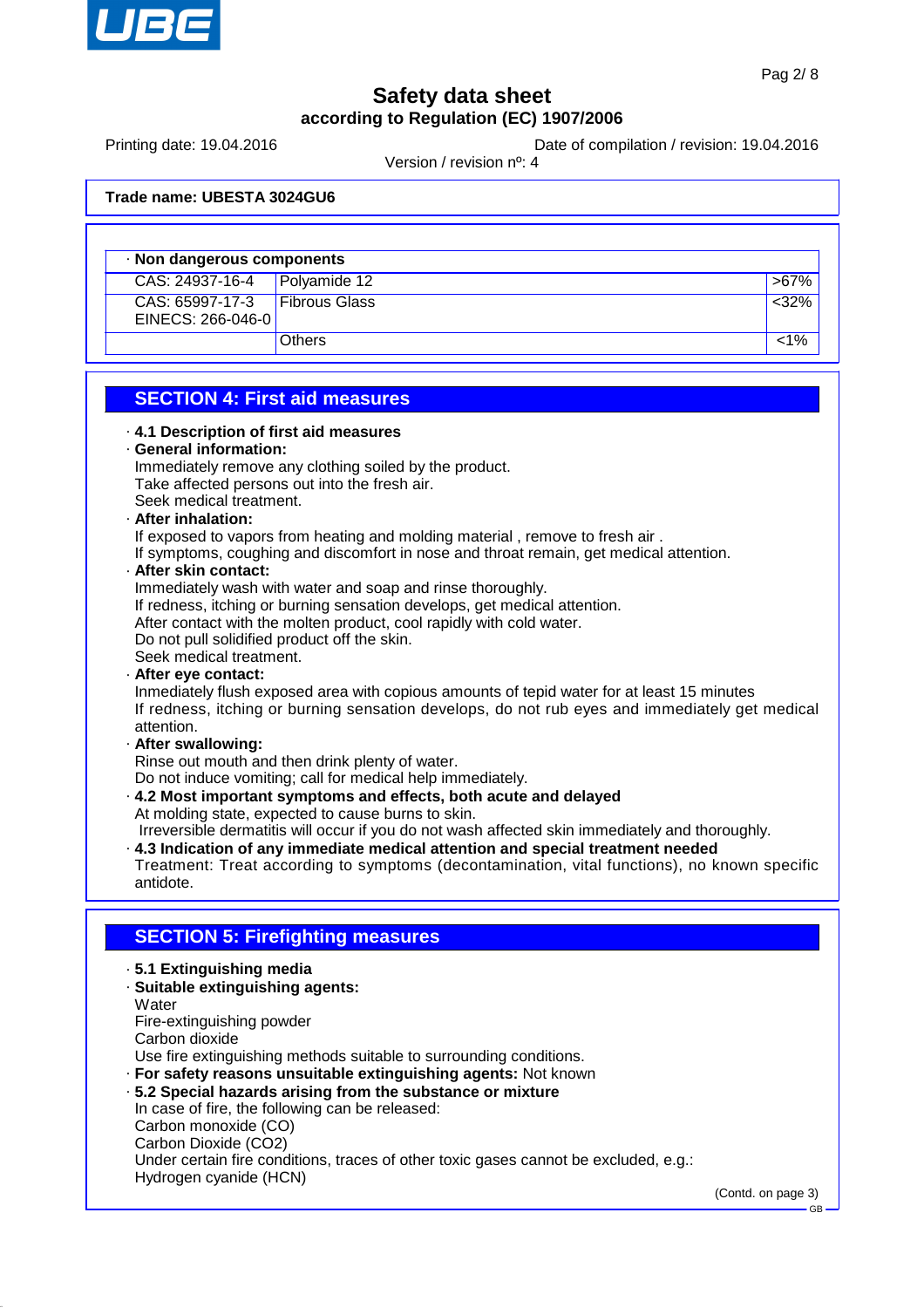

Printing date: 19.04.2016 **Date of compilation / revision: 19.04.2016** 

Version / revision nº: 4

**Trade name: UBESTA 3024GU6**

Ammonia (NH3)

- · **5.3 Advice for firefighters**
- · **Protective equipment:**
- Firefighters should wear appropriate protective equipment Mouth respiratory protective device.
- · **Additional information** Cool endangered receptacles with water spray. Collect contaminated fire fighting water separately. It must not enter the sewage system.

### **SECTION 6: Accidental release measures**

- · **6.1 Personal precautions, protective equipment and emergency procedures** Stop leak if you can do so without risk Remove combustible materials Ensure adequate ventilation Use personal protective equipment as indicated in paragraph 8 · **6.2 Environmental precautions:** Do not allow to enter sewers/ surface or ground water.
- · **6.3 Methods and material for containment and cleaning up:** Sweep up to prevent slipping on polymer pellets Send for recovery or disposal in suitable receptacles. Dispose contaminated material as waste according to item 13.
- · **6.4 Reference to other sections** See Section 7 for information on safe handling. See Section 8 for information on personal protection equipment. See Section 13 for disposal information.

## **SECTION 7: Handling and storage**

· **7.1 Precautions for safe handling** Keep away from foodstuffs, beverages and feed. Immediately remove all soiled and contaminated clothing

Wash hands before breaks and at the end of work. Do not eat, drink, smoke or sniff while working. molten state:

Avoid skin contact with the liquefied material.

Avoid breathing dust/fume/vapours.

- · **Information about fire and explosion protection:** Protect against electrostatic charges.
- · **7.2 Conditions for safe storage, including any incompatibilities**
- · **Storage:**
- · **Requirements to be met by storerooms and receptacles:** Store in cool, dry conditions in well sealed receptacles.
- · **Information about storage in one common storage facility:** Not required.
- · **Further information about storage conditions:** Protect from heat and direct sunlight.
- · **7.3 Specific end use(s)**

No further relevant information available. See item 1.2

(Contd. on page 4)

GB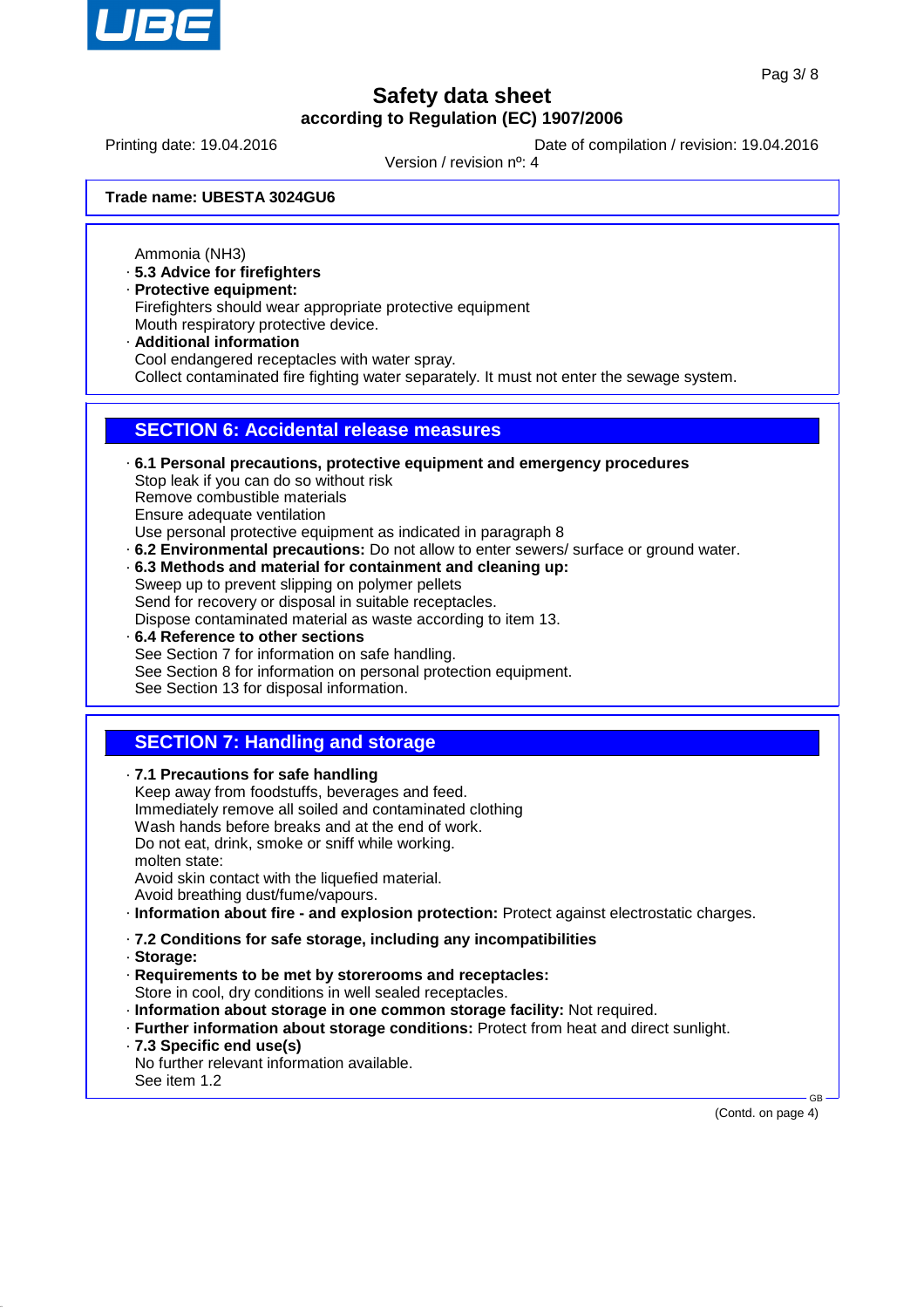

Printing date: 19.04.2016 **Date of compilation / revision: 19.04.2016** 

Version / revision nº: 4

**Trade name: UBESTA 3024GU6**

### **SECTION 8: Exposure controls/personal protection**

- · **Additional information about design of technical facilities:** Adequate ventilation should be maintained at handing. Additionally, local exhaust ventilation recommended at molding process.
- · **8.1 Control parameters**
- · **Ingredients with limit values that require monitoring at the workplace:** The product does not contain any relevant quantities of materials with critical values that have to be monitored at the workplace.
- · **Additional information:** The lists valid during the making were used as basis.
- · **8.2 Exposure controls**
- · **Personal protective equipment:**
- · **General protective and hygienic measures:**
- The usual precautionary measures are to be adhered to when handling chemicals.
- · **Respiratory protection:**

Not necessary if room is well-ventilated.

Melted state:

Wear a respirator conforming to EN140 at least with Type A filter.

- · **Protection of hands:**
- Melted state:



Protective gloves

Heat protection gloves

- · **Material of gloves** Leather gloves
- · **Eye protection:**



Safety glasses

Safety goggles should be worn. At treating hot polymer or molding, face shield should be recommended

- · **Skin and body protection:** Protective work clothing
- · **Limitation and supervision of exposure into the environment**
- Prevent the material from spreading into the environment.

### **SECTION 9: Physical and chemical properties** · **9.1 Information on basic physical and chemical properties** · **General Information** · **Appearance: Form:** Pellets **Colour:** Natural · **Odour:** Light · Odour threshold: Not determined. · **pH-value:** Not applicable because it is a solid mixture (Contd. on page 5)

GB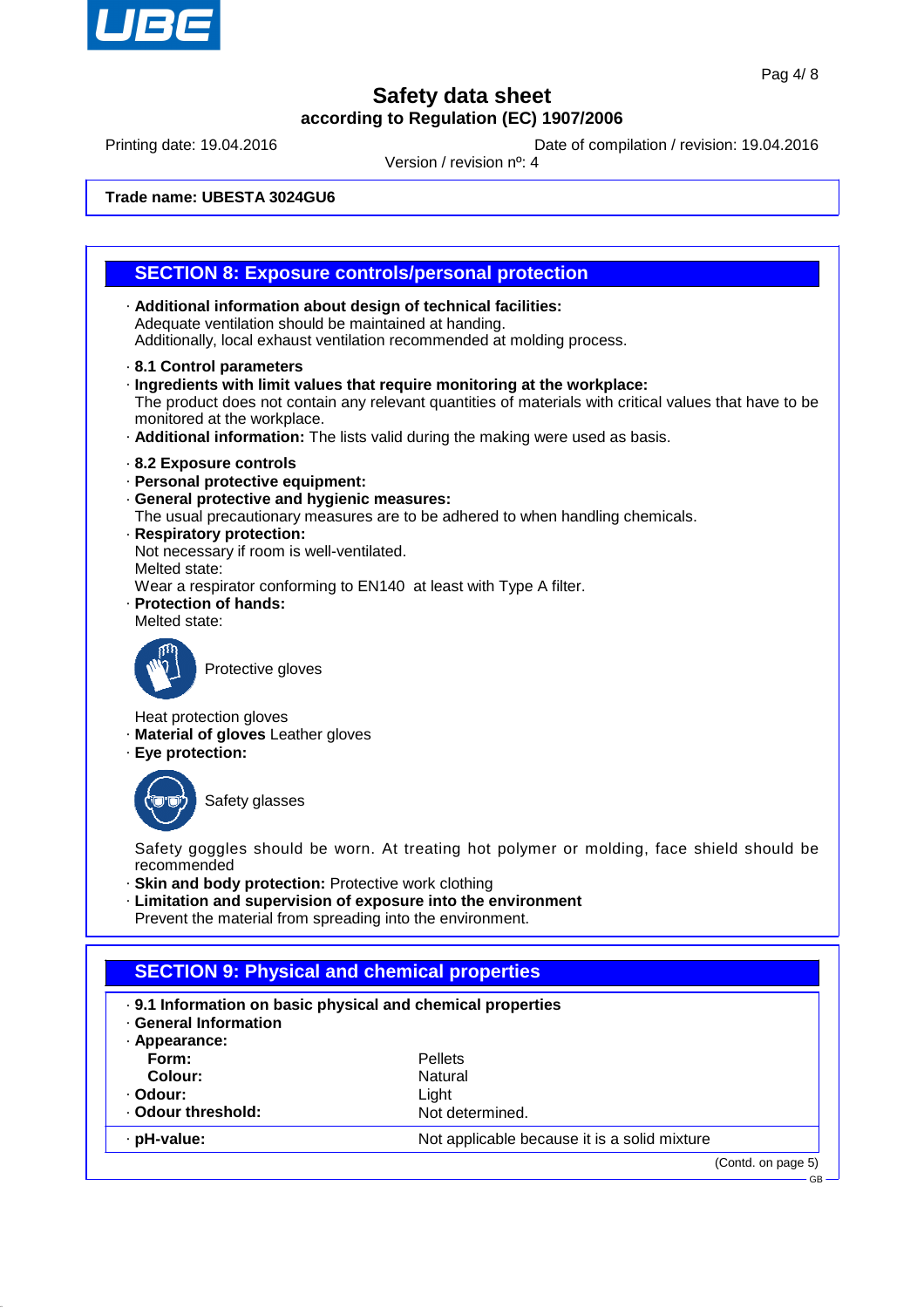

Printing date: 19.04.2016 **Date of compilation / revision: 19.04.2016** 

Version / revision nº: 4

**Trade name: UBESTA 3024GU6**

| · Change in condition<br><b>Melting point/Melting range:</b>           | 173-183 °C                                    |
|------------------------------------------------------------------------|-----------------------------------------------|
| <b>Boiling point/Boiling range:</b>                                    | Not determined for mixture.                   |
| · Flash point:                                                         | Not determined for mixture.                   |
| · Flammability (solid, gaseous):                                       | Product is not flammable.                     |
| · Ignition temperature                                                 | Not determined for mixture.                   |
| · Decomposition temperature:                                           | Not determined for mixture.                   |
| · Self-igniting:                                                       | Not determined for mixture.                   |
| · Danger of explosion:                                                 | Product does not present an explosion hazard. |
| · Explosion limits:                                                    |                                               |
| Lower:                                                                 | Not applicable.                               |
| Upper:                                                                 | Not applicable.                               |
| · Vapour pressure:                                                     | Not applicable because it is a solid mixture  |
| · Density:                                                             |                                               |
| <b>Relative density</b>                                                | Not determined for mixture.                   |
| <b>Vapour density</b>                                                  | Not applicable because it is a solid mixture  |
| <b>Evaporation rate</b>                                                | Not applicable because it is a solid mixture  |
| · Solubility in / Miscibility with                                     |                                               |
| water:                                                                 | Insoluble.                                    |
| · Partition coefficient (n-octanol/water): Not determined for mixture. |                                               |
| · Viscosity:                                                           |                                               |
| Dynamic:                                                               | Not applicable.                               |
| Kinematic:                                                             | Not applicable.                               |
| · Solvent content:                                                     |                                               |
| VOC (EC)                                                               | 0.00%                                         |
| · 9.2 Other information                                                | No further relevant information available.    |

### **SECTION 10: Stability and reactivity**

- · **10.1 Reactivity** Stable under ordinary conditions of use and storage.
- · **10.2 Chemical stability**
- Stable at environment temperature.
- The product is stable if stored and handled as prescribed/indicated
- · **Thermal decomposition / conditions to be avoided:** No decomposition if used according to specifications.
- · **10.3 Possibility of hazardous reactions**
- No hazardous reactions if stored and handled as prescribed/indicated.
- · **10.4 Conditions to avoid** Avoid heat, flames, sparks and other sources of ignition. Avoid high temperature
- · **10.5 Incompatible materials:** Oxidizing agents, acids, bases and reactive agents.
- · **10.6 Hazardous decomposition products:**
- Carbon monoxide and carbon dioxide
- Hydrogen cyanide (prussic acid)

(Contd. on page 6)

GB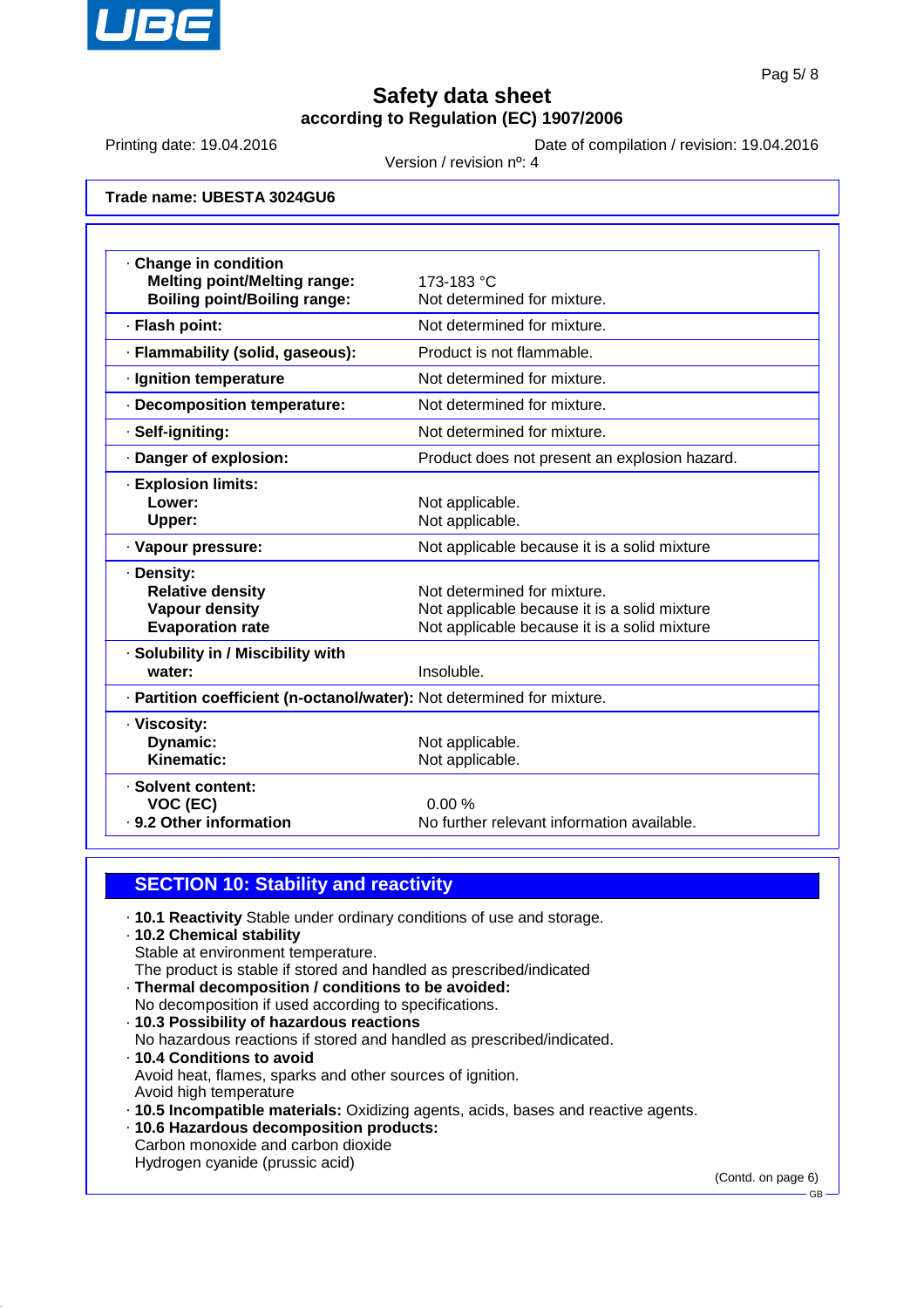

Printing date: 19.04.2016 **Date of compilation / revision: 19.04.2016** 

Version / revision nº: 4

**Trade name: UBESTA 3024GU6**

Ammonia

### **SECTION 11: Toxicological information**

- · **11.1 Information on toxicological effects**
- · **Acute toxicity** Based on available data, the classification criteria are not met.
- · **Primary irritant effect:**
- · **Skin corrosion/irritation**
- As continuous filament glass fibers: Dusts and fibres may cause a purely mechanical irritation to skin. Skin contact with fibers may cause itching and short term irritation. · **Serious eye damage/irritation** As continuous filament glass fibers:

Dusts and fibres may cause a purely mechanical irritation to skin. Skin contact with fibers may cause itching and short term irritation.

- · **Respiratory or skin sensitisation** Not classified (Lack of data)
- · **Other information (about experimental toxicology):** Aspiration hazard: As continuous filament glass fibers: Tentative irritating at working exposure.

Aspiration hazard: No further relevant information available.

· **CMR effects (carcinogenity, mutagenicity and toxicity for reproduction)** As continuous filament glass fibers: IARC 3, No classification exists with regard to its carcinogenicity in humans.

No further relevant information available.

- · **Germ cell mutagenicity** Based on available data, the classification criteria are not met.
- · **Carcinogenicity** Based on available data, the classification criteria are not met.
- · **Reproductive toxicity** Based on available data, the classification criteria are not met.
- · **STOT-single exposure** Based on available data, the classification criteria are not met.
- · **STOT-repeated exposure** Based on available data, the classification criteria are not met.
- · **Aspiration hazard** Based on available data, the classification criteria are not met.

### **SECTION 12: Ecological information**

- · **12.1 Toxicity**
- · **Aquatic toxicity:** No further relevant information available.
- · **12.2 Persistence and degradability** No further relevant information available.
- · **12.3 Bioaccumulative potential** No further relevant information available.
- · **12.4 Mobility in soil** No further relevant information available.
- · **12.5 Results of PBT and vPvB assessment**
- · **PBT:** Not applicable.
- · **vPvB:** Not applicable.
- · **12.6 Other adverse effects** No further relevant information available.

### **SECTION 13: Disposal considerations**

#### · **13.1 Waste treatment methods**

- · **Recommendation**
- Chemical residues generally count as special waste

Must not be disposed together with household garbage. Do not allow product to reach sewage system.

(Contd. on page 7)

GB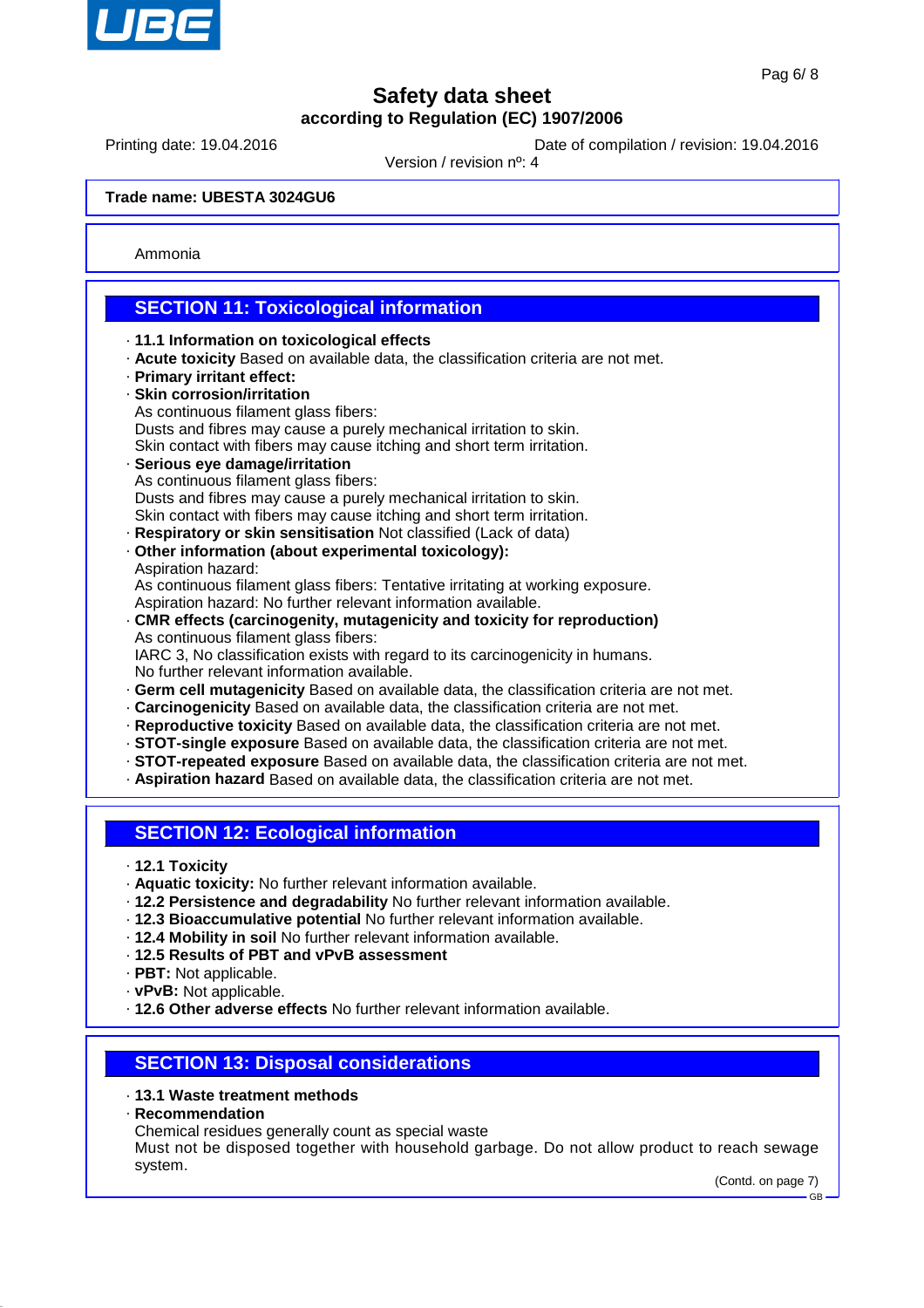

Printing date: 19.04.2016 **Date of compilation / revision: 19.04.2016** 

Version / revision nº: 4

**Trade name: UBESTA 3024GU6**

Disposal must be made according to official regulations.

· **Uncleaned packaging:**

· **Recommendation:**

Packaging may contain residues of the product and should be treated accordingly. Disposal must be made according to official regulations.

| <b>SECTION 14: Transport information</b>             |                                                                |  |  |
|------------------------------------------------------|----------------------------------------------------------------|--|--|
| ⋅ 14.1 UN-Number                                     | The substance is not classified under transport<br>regulations |  |  |
| · ADR, ADN, IMDG, IATA                               | None                                                           |  |  |
| .14.2 UN proper shipping name                        | The substance is not classified under transport<br>regulations |  |  |
| · ADR, ADN, IMDG, IATA                               | None                                                           |  |  |
| .14.3 Transport hazard class(es)                     | The substance is not classified under transport<br>regulations |  |  |
| · ADR, ADN, IMDG, IATA<br>· Class                    | <b>None</b>                                                    |  |  |
| ⋅ 14.4 Packing group                                 | The substance is not classified under transport<br>regulations |  |  |
| · ADR, IMDG, IATA                                    | None                                                           |  |  |
| . 14.5 Environmental hazards:<br>· Marine pollutant: | No.                                                            |  |  |
| · 14.6 Special precautions for user                  | Not applicable.                                                |  |  |
| .14.7 Transport in bulk according to Annex II        |                                                                |  |  |
| of Marpol and the IBC Code                           | Not applicable.                                                |  |  |
| · UN "Model Regulation":                             | None                                                           |  |  |

### **SECTION 15: Regulatory information**

- · **15.1 Safety, health and environmental regulations/legislation specific for the substance or mixture**
- · **Additional Information:**

This substance/mixture does not legally require an SDS based on Regulation 1907/2006 (REACH). However,this SDS format, is utilized to supply information required according to Article 32 of REACH.

· **15.2 Chemical safety assessment:** A Chemical Safety Assessment has not been carried out.

### **SECTION 16: Other information**

This information is based on our present knowledge. However, this shall not constitute a guarantee for any specific product features and shall not establish a legally valid contractual relationship.

· **Training hints** Workers don't need to have an specific training to handle the substance.

· **Department issuing MSDS:** Product Liability

· **Contact:** Contact with business unit for any issue related to the safety data sheet

(Contd. on page 8)

GB